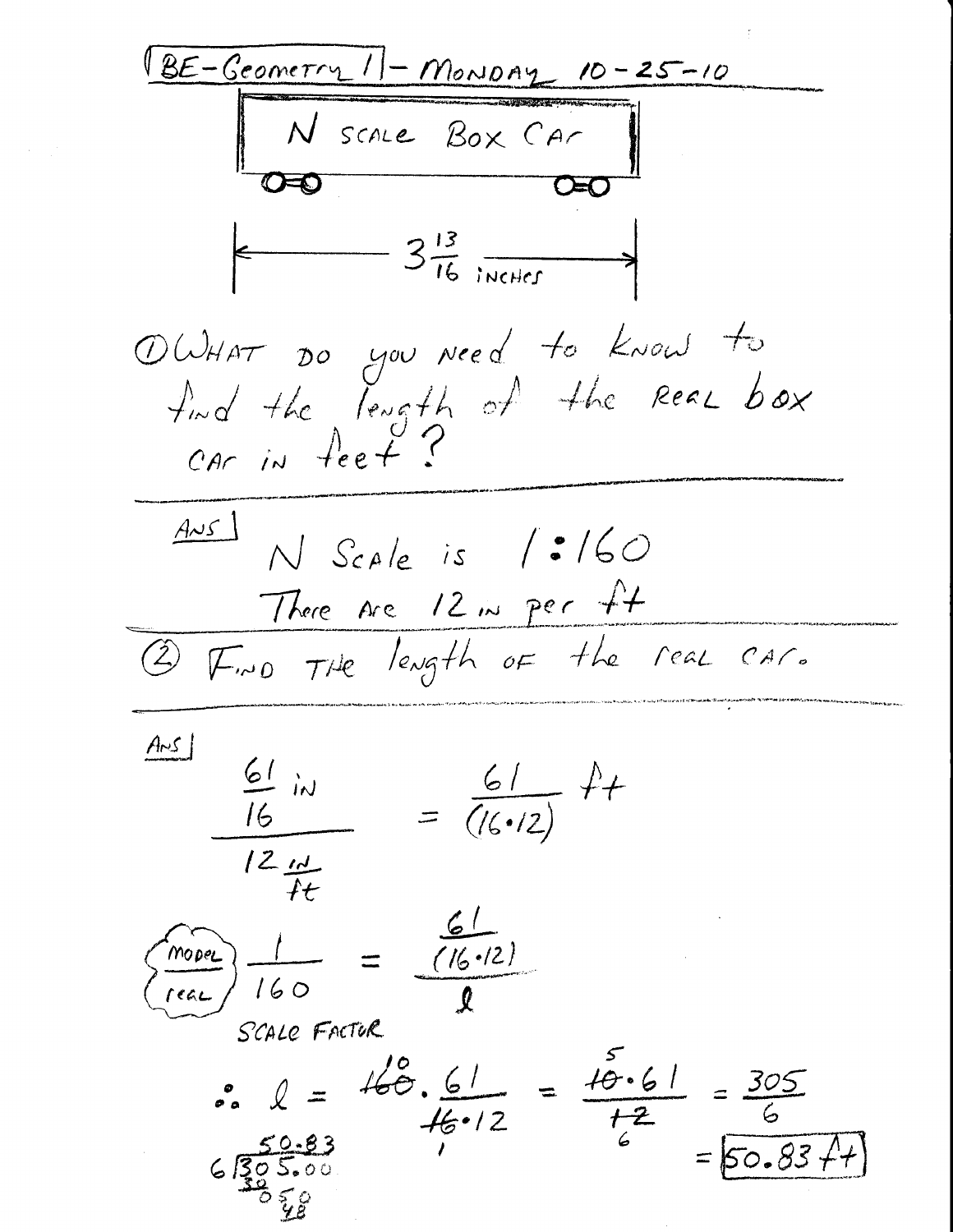A CLOSED Figure formed POLYgon mary angle by coplaNAr line segments (SAME PLANE = SAME FLAT SUFACE) gonn, Greek > live segments are cause sider  $\int_{\mathcal{C}}$ => IWE segments meet AT points Knee calle d'un rices  $ETC - 1 N A$ 17 heptagen  $N-g0N$  $2$   $N$ A  $|8$  OCTAGON 9 NONĂJON \* (trigon)  $3$  triAngle \* (tetragen) 4 guapriLATEAL 10 decagon 11 hendecagon  $5$  pentagon 12 docecagon 6 hexagon (4 sipes Example) Types of Polygons)  $\epsilon$ guilateral All sides  $\cong$  $E - 3$  $A1 \leq \leq$ Eguiniguen requent  $\overline{M}$  sides AND  $\overline{C} \cong$ D = diagonal Connect 2<br>Non-adjacent vertices  $\overline{D}$ 

I,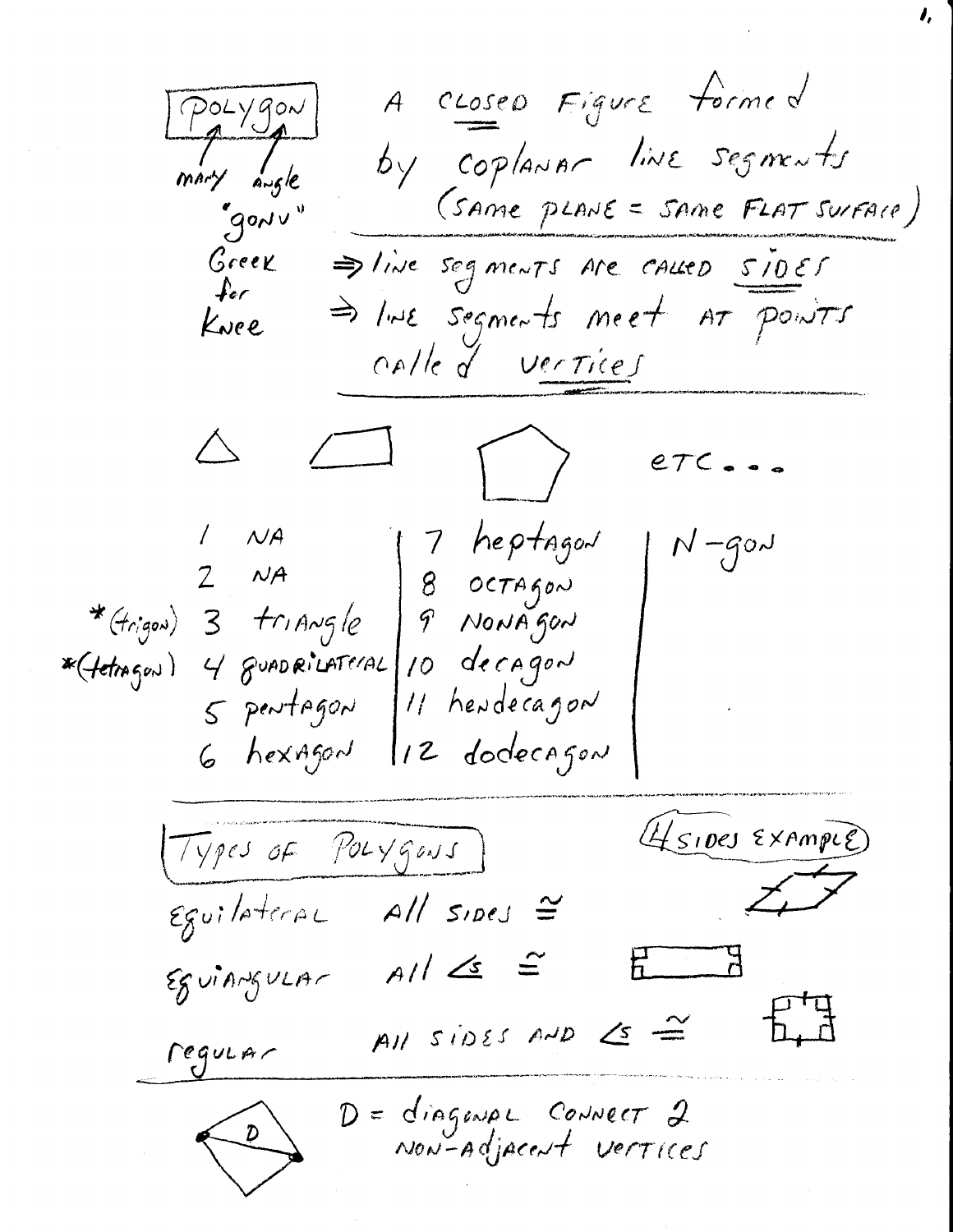

 $Z$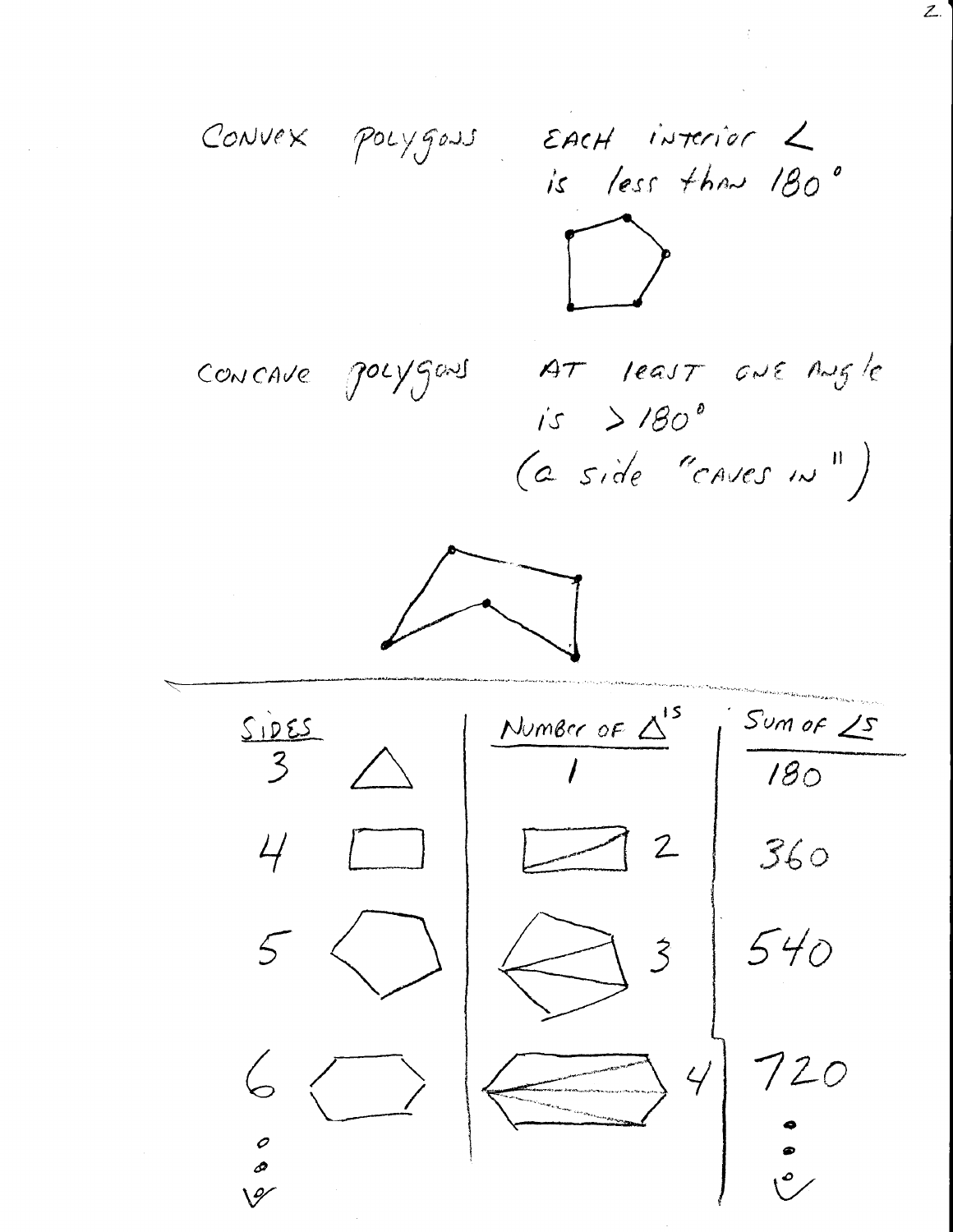Ch. 6-2 Similar Polygons Two pocygons Are SimiLAC  $\rightarrow$   $\rightarrow$ their corresponding Ls Are And the measures of THE siDES Are in proportion. (have the same scale factor) This is: you get similar polygons when<br>you showk or enlarge them on A copier. \* THE OFDER OF THE VERTICES is important.  $A_{\alpha}$ 75289  $5n$  $\mathcal{B}$ WAY  $means < A \subseteq \angle E$  $ABCD \sim EFGH$  $\angle$  B  $\cong$   $\angle$  F  $\angle C \cong 2H$  $\angle p \cong \angle 6$  $\frac{AB}{EF} = \frac{BC}{EG} = \frac{CD}{GH} = \frac{DA}{HE}$  $More = S15M \rightarrow$  $400$ 

3.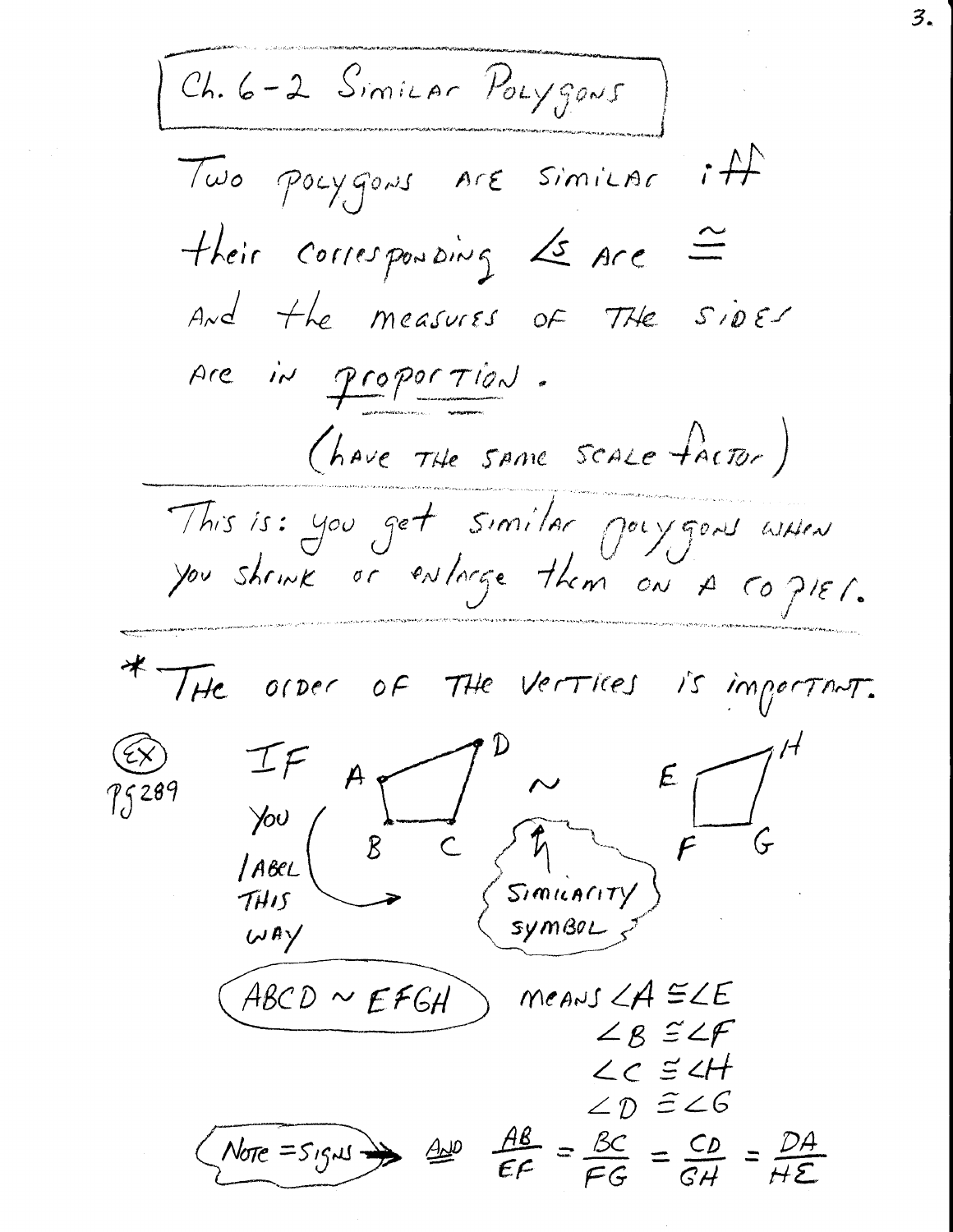JUST like WHEN determining =, WHEN determining whether polygons are  $\sim$  you have to be careful to compre Corresponding sides and corresponding angles  $For  $\sim$$ For  $\cong$  $2s \stackrel{\sim}{=} 2s$  $\angle s \cong \angle s$ SIDES CARE Proportionne SIDES  $51055$   $\cong$   $5105$ EXT SHOW IF 12 6 ~ 45 4.553  $9\sqrt{\frac{E}{4.5}}$  $D\overline{4.5J5}F$  $C$ heck  $\leq$  =  $m\angle A=30^\circ_1\angle A\stackrel{\sim}{=} \angle D_j$   $m\angle F=90^\circ\angle C\stackrel{\sim}{=} \angle F_j$   $m\angle B=60^\circ$  $LB = LE$ Check SIDES IN Proportion  $6.9 = 12(4.5)$  $\frac{AB}{DS} = \frac{12}{9} = \frac{3}{5} = \frac{12}{5} = \frac{12}{5} = \frac{12}{5} = \frac{12}{5} = \frac{12}{5} = \frac{12}{5} = \frac{12}{5} = \frac{12}{5} = \frac{12}{5} = \frac{12}{5} = \frac{12}{5} = \frac{12}{5} = \frac{12}{5} = \frac{12}{5} = \frac{12}{5} = \frac{12}{5} = \frac{12}{5} = \frac{12}{5} = \frac{12}{5} = \frac{12}{5} = \frac{12}{5} = \frac{12}{$  $\frac{12}{9} = \frac{AC}{DF} = \frac{6\sqrt{3}}{4.5\sqrt{3}}$  $\Delta^{3}$ Are SimicAr SCALE FACTOR =  $\frac{12}{9}$  =  $\frac{4}{9}$  $SABC \sim \triangle DEF$ 

4.